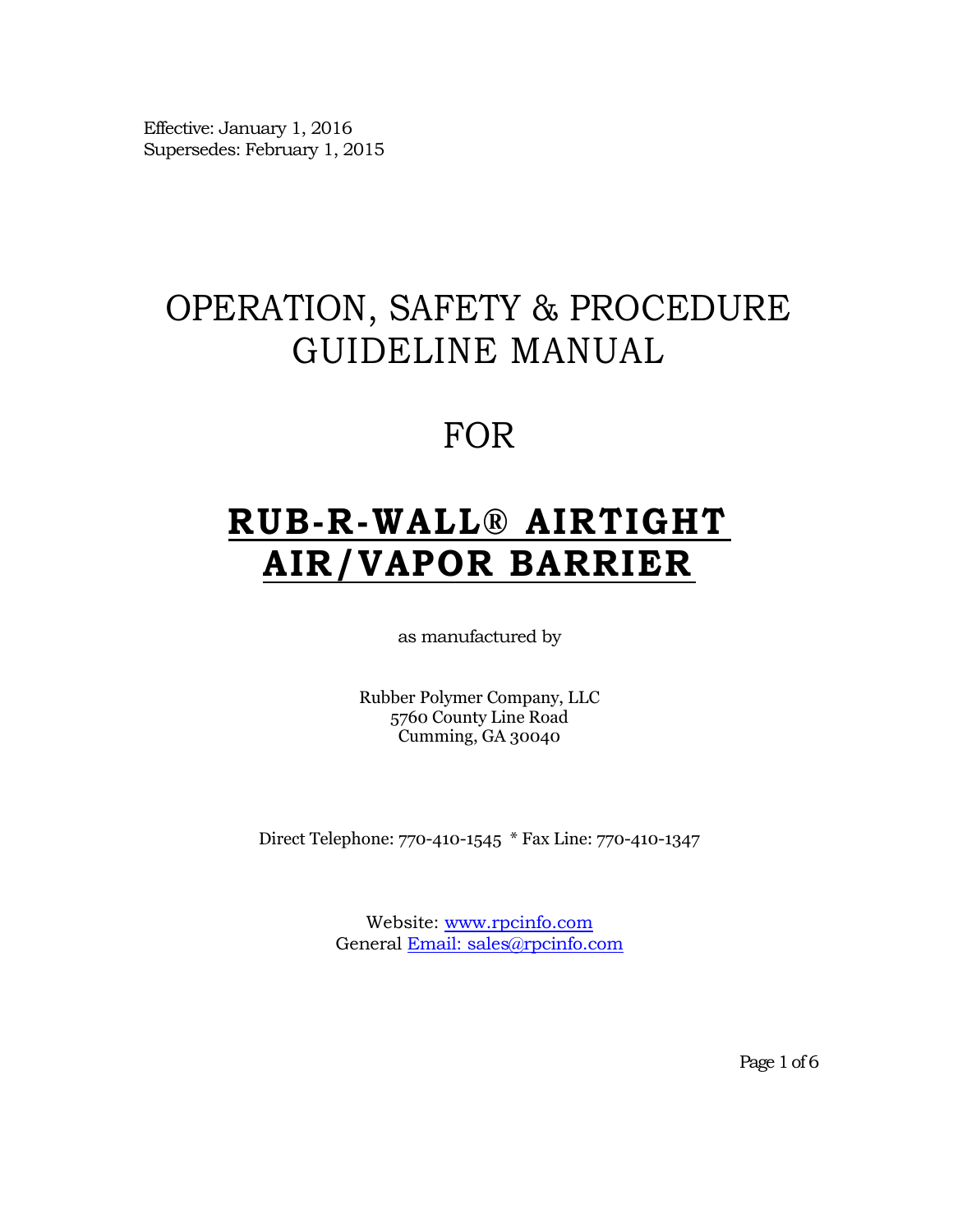#### OPERATION, SAFETY & PROCEDURE GUIDELINE MANUAL FOR

#### **RUB-R-WALL® AIRTIGHT AIR/VAPOR BARRIER**

#### **IMPORTANT INFORMATION**

Rub-R-Wall Airtight is l00% rubber polymer. That makes it tougher and stronger than asphalt based competitive products.

The Rub-R-Wall Airtight membrane meets Federal, State and many Local VOC emission requirements.

In its cured state on the wall, Rub-R-Wall Airtight is solvent-free, non-toxic and non-carcinogenic. However, in its liquid, uncured form, Rub-R-Wall Airtight contains solvents that are **flammable and hazardous.** Because of this, Rub-R-Wall Airtight is not to be used in confined spaces and should only be used in areas which are well-ventilated. If Rub-R-Wall Airtight is used or stored in a poorly ventilated area, there is a risk that the flammable vapors will accumulate and create a potentially explosive environment.

**Therefore, it is important that you do not store, transport or apply Rub-R-Wall Airtight before reading and understanding the Material Safety Data Sheet (MSDS) and safety/application information presented on the following pages.**

**If you do not understand any of this information we urge you to call us with your questions at 770-410-1545.**

Note: The information presented here by RPC is not able to, or intended to, supplant individual training, responsibility or judgment of the user.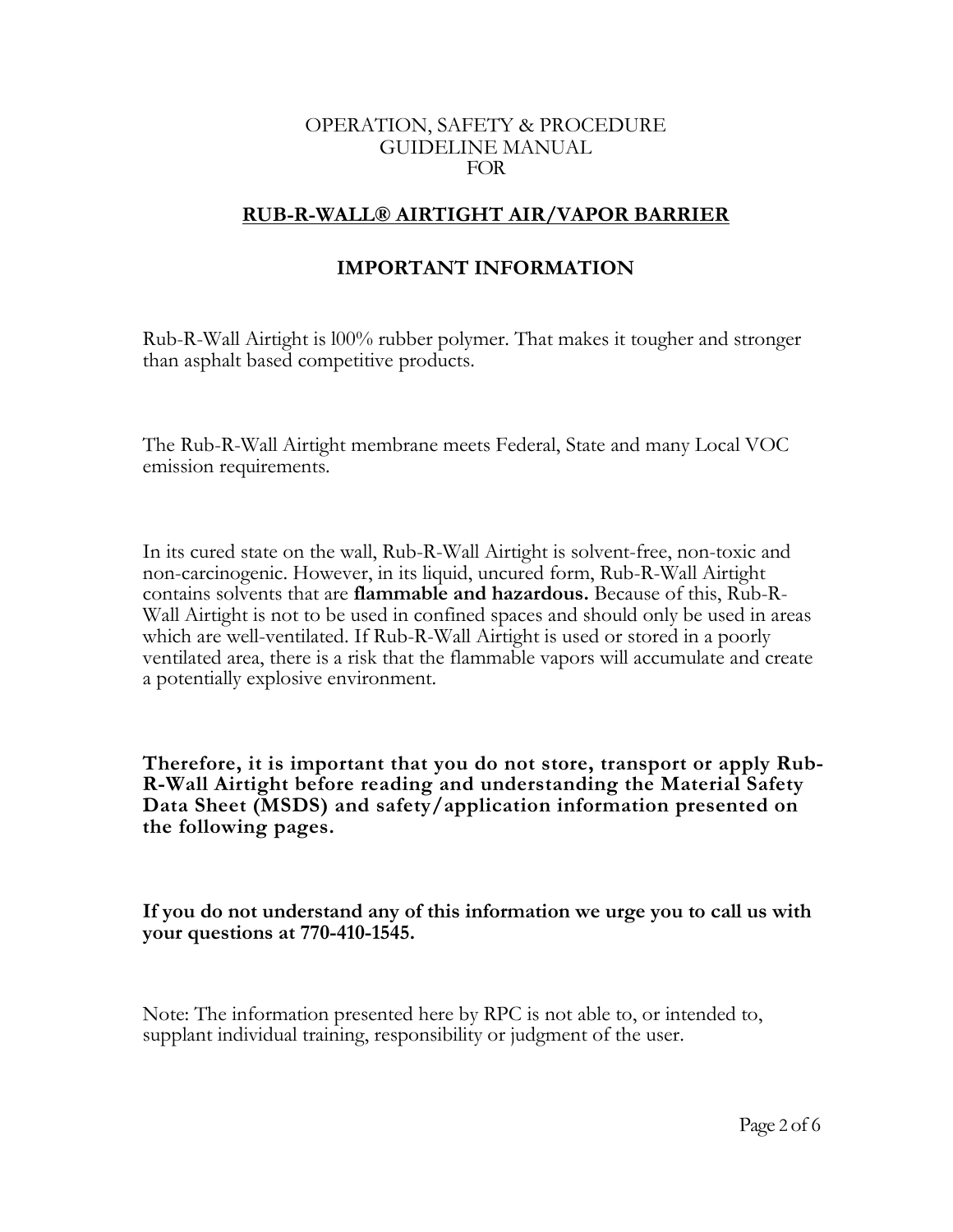### **SECTION 1: SAFETY INFORMATION**

- 1. DO NOT spray Rub-R-Wall® Airtight before reading and understanding the following safety guideline and the Rub-R-Wall Airtight MSDS. If you need additional copies of the MSDS, please contact us and we will forward more immediately. A copy of the Rub-R-Wall Airtight MSDS is attached to the back of this manual. You can also find copies affixed to each barrel of material shipped to you.
- 2. DO NOT spray Rub-R-Wall Airtight without being adequately trained in the operation and safety of your company's application equipment. Read and understand the instructions provided by the manufacturer of the application equipment.
- 3. DONOTSPRAYALONE.
- 4. DO NOT spray indoors or in confined spaces, including cisterns. Spraying or otherwise applying Rub-R-Wall Airtight or its related products in confined spaces is an **inherently dangerous activity** and could result in a fire, explosion or respiratory failure, causing death or serious injury. Confined space application of a flammable product such as this requires specialized skill, knowledge and safety requirements not provided by RPC. Any such use done contrary to RPC instructions is entirely the responsibility of those who do not follow our explicit warnings. RPC has neither the resources nor expertise to determine whether or not a jobsite is considered a confined space. Regional fire and other regulatory codes may vary. It is the sole responsibility of the user to be in compliance.
- 5. Approved heatable tanks, if used, should be vented in accordance with the tank manufacturer's specifications and instructions. The temperature in the tank should be maintained at a level that will give 130°F to 150°F temperatures at the tip of the spray gun.
- 6. When pouring into a heatable tank, ALWAYS ground barrel to tank...tank to truck...truck to ground. Always ground both containers when pouring Rub-R-Wall Airtight. This ground must be attached to link both containers. Transferring Rub-R-Wall Airtight must be done in a well ventilated area away from sparks, flames, and any ignition sources.
- 7. DO NOT heat Rub-R-Wall Airtight above 16o°F. Properly vent the top of the barrel by loosening the bungs. If barrel heaters are used, the barrels must be properly vented to the outdoors. This prevents the accumulation of solvent vapors in confined areas while allowing for the expansion of heated materials. Always follow the safety and operational instructions provided by the manufacturers of the barrel heaters.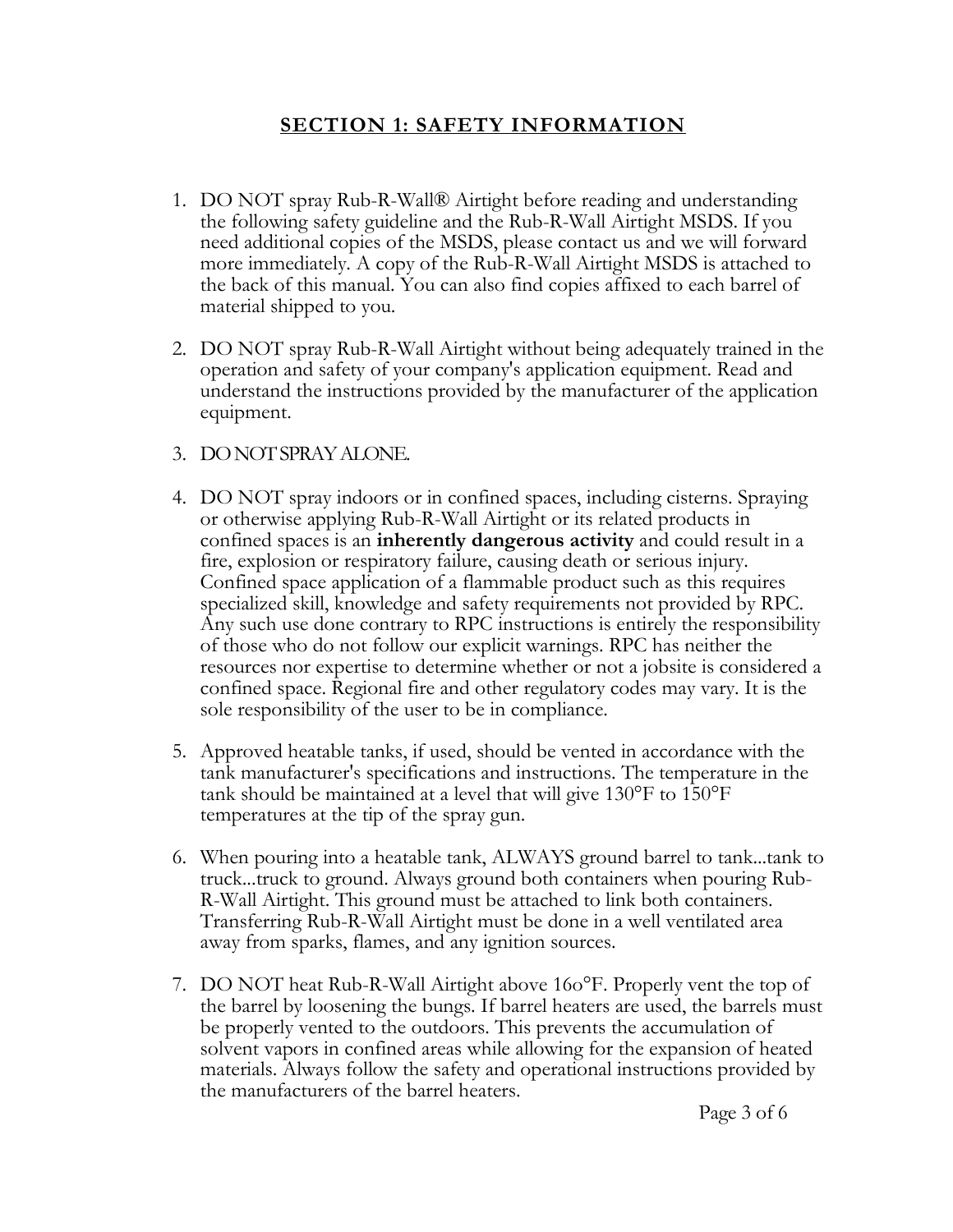- 8. Enclosed application trucks or vans must have proper ventilation or air movement to avoid air pocket accumulations of dangerous or explosive fumes or vapors.
- 9. Store and transport Rub-R-Wall® Airtight according to Local, State, Federal, Fire, D.O.T and environmental codes. For further information call the appropriate authority in your area. This also applies to storage, transportation and disposal of empty Rub-R-Wall Airtight barrels.
- 10. Secure the job site by posting no smoking signs. Keep all sources of ignition away from Rub-R-Wall Airtight material and vapors. DO NOT smoke around Rub-R-Wall Airtight barrels, equipment, or on application sites. Be certain other contractors are aware of the flammability of the product and ignition sources on the job site. DO NOT spray near pilot lights or active electrical switches or devices.
- 11.DO NOT breathe vapors. Applicators and others subjected to fumes are required to wear NIOSH approved disposable organic vapor respirators. Medical approval must be obtained for each person who will require a mask. Proper individual fit is required. Displacement of air by solvent vapors can lead to oxygen deprivation causing dizziness, unconsciousness, or death. High vapor concentration can overwhelm the filters in the masks. If you detect fumes through the mask or feel lightheaded or dizzy, move to a fresh air area immediately. Make sure your mask filter cartridges are functioning properly, if not, replace them.
- 12. High pressure airless sprayers are potentially dangerous. Direct spray can penetrate skin or eyes and cause serious injury. If accidental penetration occurs seek medical attention immediately.
- 13.Prior to commencement of spray application, properly ground truck to a copper grounding rod. ALL VEHICLES MUST BE GROUNDED.
- 14.Wear gloves, cap, and coveralls to prevent skin contact.
- 15.Wear safety goggles with side shields. If Rub-R-Wall Airtight gets into eyes, flush with clean water. Seek immediate medical attention with a copy of the MSDS.
- 16.OSHA regulations require a working fire extinguisher and first aid kit in the truck cab. Fire extinguishers should be located near all truck doors, and an extinguisher should also be accessible at the spray site.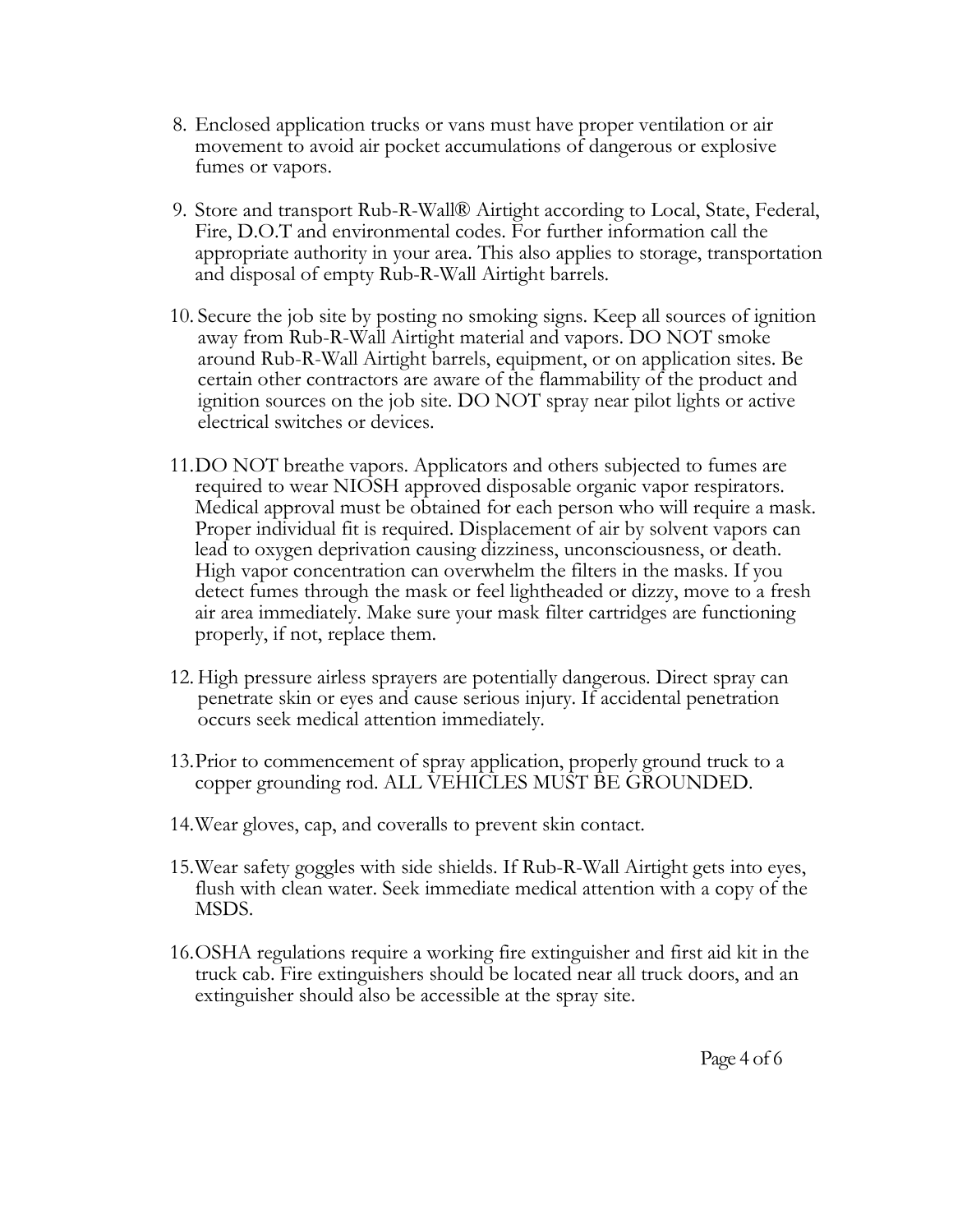17. All Rub-R-Wall Airtight barrels, whether full or empty, should be stored in protected areas. Keep them away from children. These containers are hazardous when emptied. Emptied containers retain vapors and liquid. All hazard precautions must be observed when handling emptied containers. Empty drums are not suitable for use as trash containers, rafts, barbeque pits or any similar use.

## **SECTION 2: INSTALLATION PROCEDURES**

- 1. Rub-R-Wall® Airtight is designed to be installed in the cavity wall. It is not intended to be used for interior application.
- 2. DO NOT apply Rub-R-Wall Airtight over asphalt or tar based products. Rub-R-Wall Airtight may be applied over self adhering rubberized asphalt membranes, and conversely, may be applied on top of Rub-R-Wall Airtight.
- 3. DO NOT apply Rub-R-Wall Airtight when the ambient temperature is below 15°F.
- 4. DO NOT apply Rub-R-Wall Airtight to frozen surfaces that have not had a chance to cure. Poured concrete walls, mortar, masonry block cores filled with concrete as well as parged surfaces must be cured before applying Rub-R-Wall Airtight.
- 5. DO NOT introduce any material that will enhance or dilute Rub-R-Wall Airtight. This will adversely affect its characteristics. DO NOT thin Rub-R-Wall Airtight.
- 6. GROUND THE TRUCK, barrels and all spray equipment to the ground at the jobsite. The rig must always be grounded while spraying, no exceptions.
- 7. Post a no smoking sign, and be sure that no other tradesmen introduce any ignition sources during your time at the jobsite; welding, smoking, electrical equipment, etc.
- 8. Proceed to apply the waterproofing membrane; application should be made in multiple, uniform passes such that a wet membrane thickness of 60-80 mils is obtained as determined by a standard mil gauge. A cured thickness of 3o-40 mils will result. Spraying a tack coat first will help eliminate sags and runs.
- 9. Rub-R-Wall Airtight membrane should be firm after 15-2o minutes.
- 10. Rub-R-Wall Airtight is not intended as a permanently exposed membrane. It should be covered within 3o days.